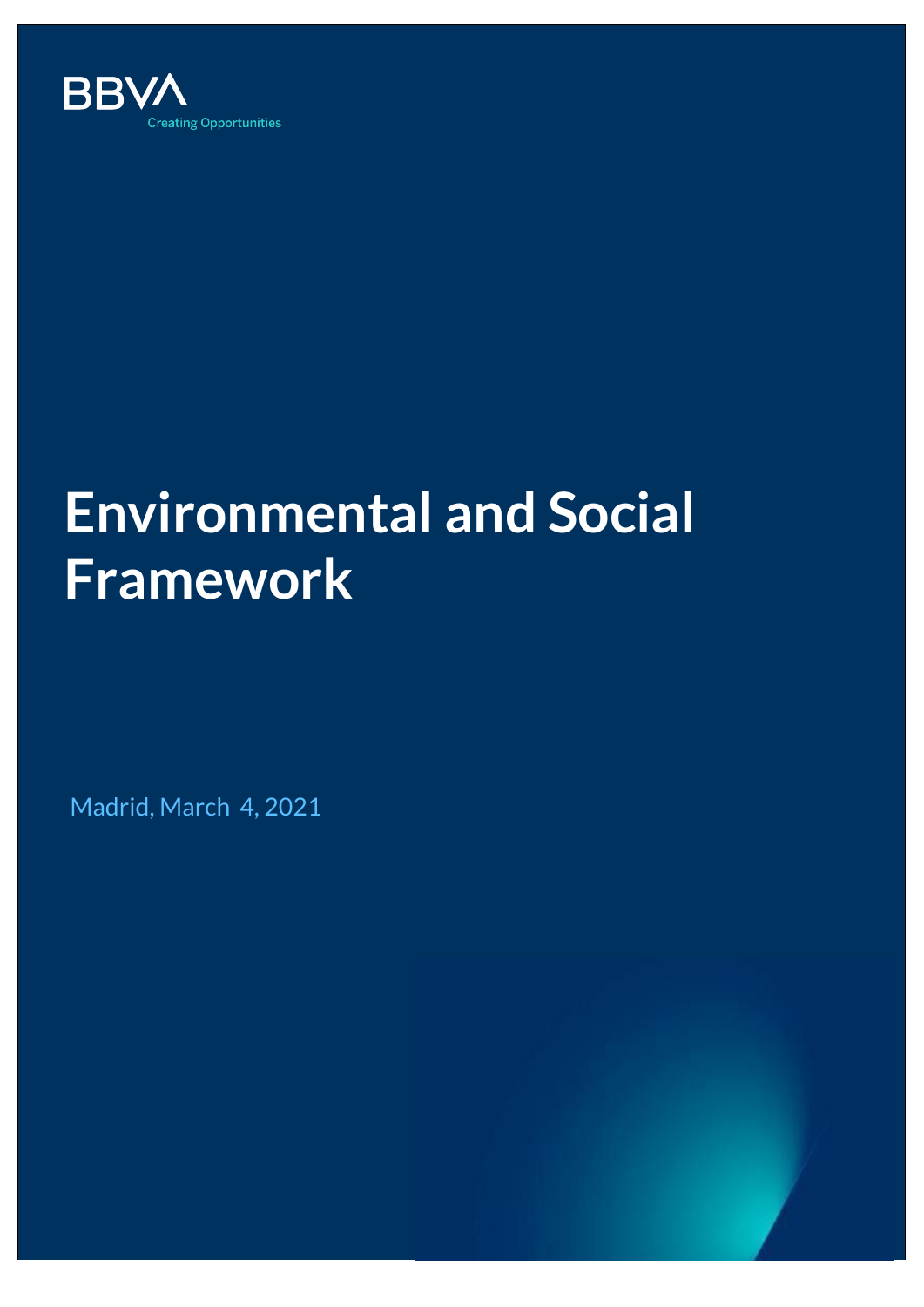

# **Contents**

| 1. Introduction                         | 3              |
|-----------------------------------------|----------------|
| 2. Purpose and scope                    | 3              |
| 3. Framework implementation procedure   | $\overline{4}$ |
| 4. International standards of reference | 5              |
| 5. General exclusions                   | 6              |
| 6. Development and approval             | 6              |
| 7. Mining sector provisions             | 7              |
| 8. Agribusiness sector provisions       | 10             |
| 9. Energy sector provisions             | 14             |
| 10. Infrastructure sector provisions    | 17             |
| 11. Defense sector provisions           | 20             |

This English version of the Policy is a translation of the original in Spanish for information purposes only. In case of discrepancy, the Spanish original will prevail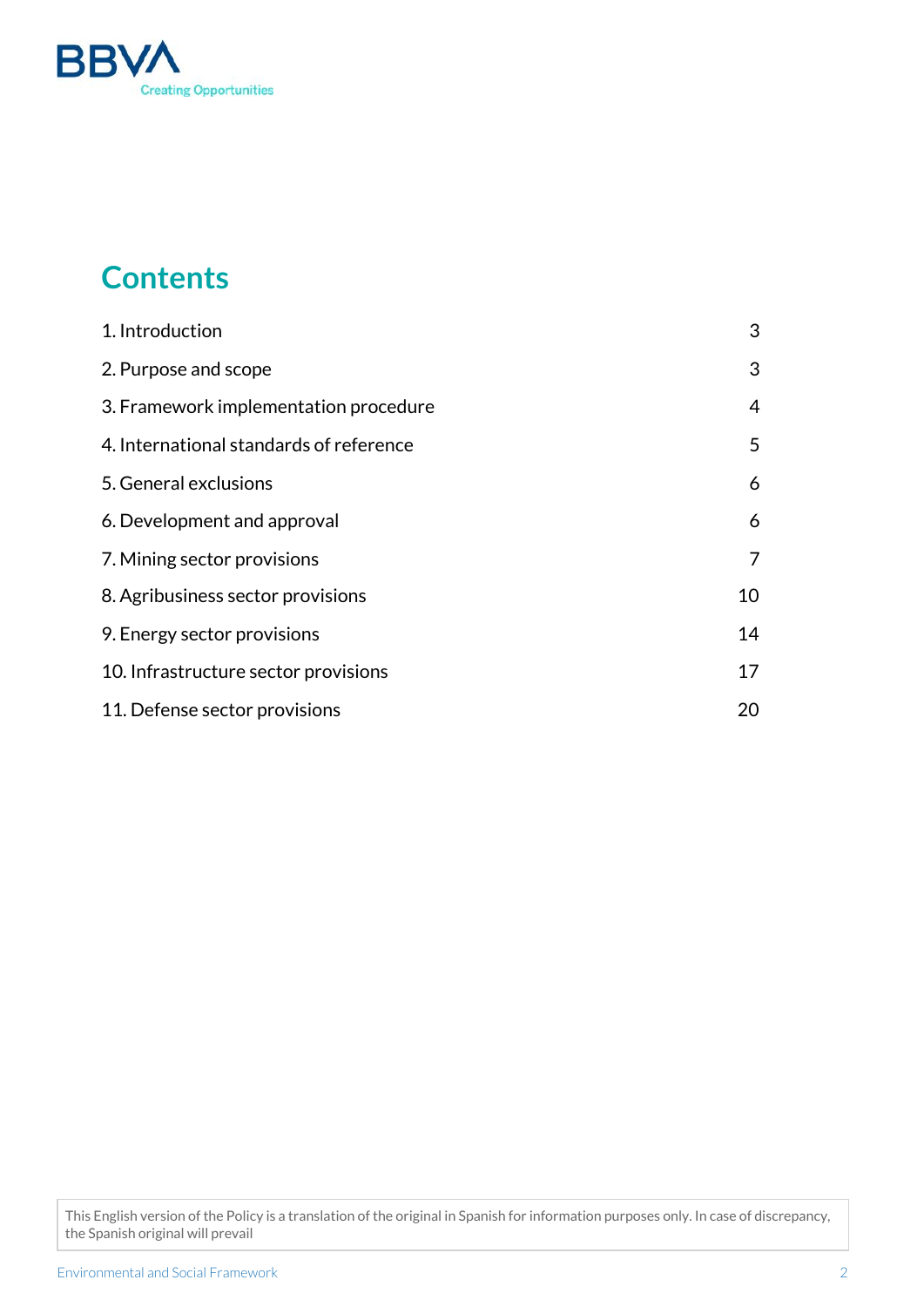

# <span id="page-2-0"></span>1. Introduction

Given that some of our clients operate in sectors with a potential environmental and social impact, we have developed a specific Environmental and Social Framework (hereinafter referred to as the "Framework") as part of our commitment to promote sustainable development and human rights. At BBVA we believe that clients who manage their business responsibly are more successful in the long run. That is why we include environmental and social aspects in the due diligence process in orderto take decisions.

The application of this Framework will allow us to better understand our clients' activities, to manage the expectations of our stakeholders (investors, regulators, NGOs, etc.) and to mitigate social and environmental risks.

This Framework, which is voluntary for BBVA, derives from the **BBVA's General [Sustainability](https://accionistaseinversores.bbva.com/wp-content/uploads/2020/10/Pol%C3%ADtica-de-Sostenibilidad-de-BBVA_esp.pdf) [Policy](https://accionistaseinversores.bbva.com/wp-content/uploads/2020/10/Pol%C3%ADtica-de-Sostenibilidad-de-BBVA_esp.pdf)** and **BBVA's Corporate Social [Responsibility](https://accionistaseinversores.bbva.com/wp-content/uploads/2019/07/Poli%CC%81tica-de-RSC_BBVA_200218.pdf) Policy**. Its aim is to help to achieve and support the Sustainable Development Goals (hereinafter "SDGs"), to promote the fight against climate change and to strengthen our commitment to human rights.

# <span id="page-2-1"></span>2. Purpose and scope

This document contains the standards of reference, general exclusions applicable to **the mining, agribusiness, energy, infrastructure and defense sectors** and it also sets forth prohibitions in terms of clients and projects specific to each of them.

BBVA has selected these sectors due to their potential impact on nature and communities, and their exposure to the risks of transition to a low carbon economy.

Provisions for the energy, mining, agribusiness and infrastructure sectors apply to the activity of **Corporate & Investment Banking** in all entities of the BBVA Group. Provisions for the defense sector apply to all BBVA Group entities and customer segments.

For the purposes of this Framework, **the general exclusions and prohibited activities** apply to the mining, agribusiness, energy, infrastructure and defense sectors.

In the case of:

- **Clients**: in all cases, they will imply the non-provision of financial services to clients in the defense sector. In other sectors (mining, energy, agribusiness and infrastructure), the situation will be analyzed specifically. As a result, it may be decided not to initiate the relationship, or otherwise to apply corrective measures to be able to resolve the situation, as outlined in the Framework implementation procedure. In general terms, if BBVA has sufficient evidence of a general exclusion, it will not support the provision of financial services to the affected clients.
- **Projects:** if BBVA has sufficient evidence that any of the circumstances described in the prohibited activities or general exclusions apply to a project, it will not take part in that project.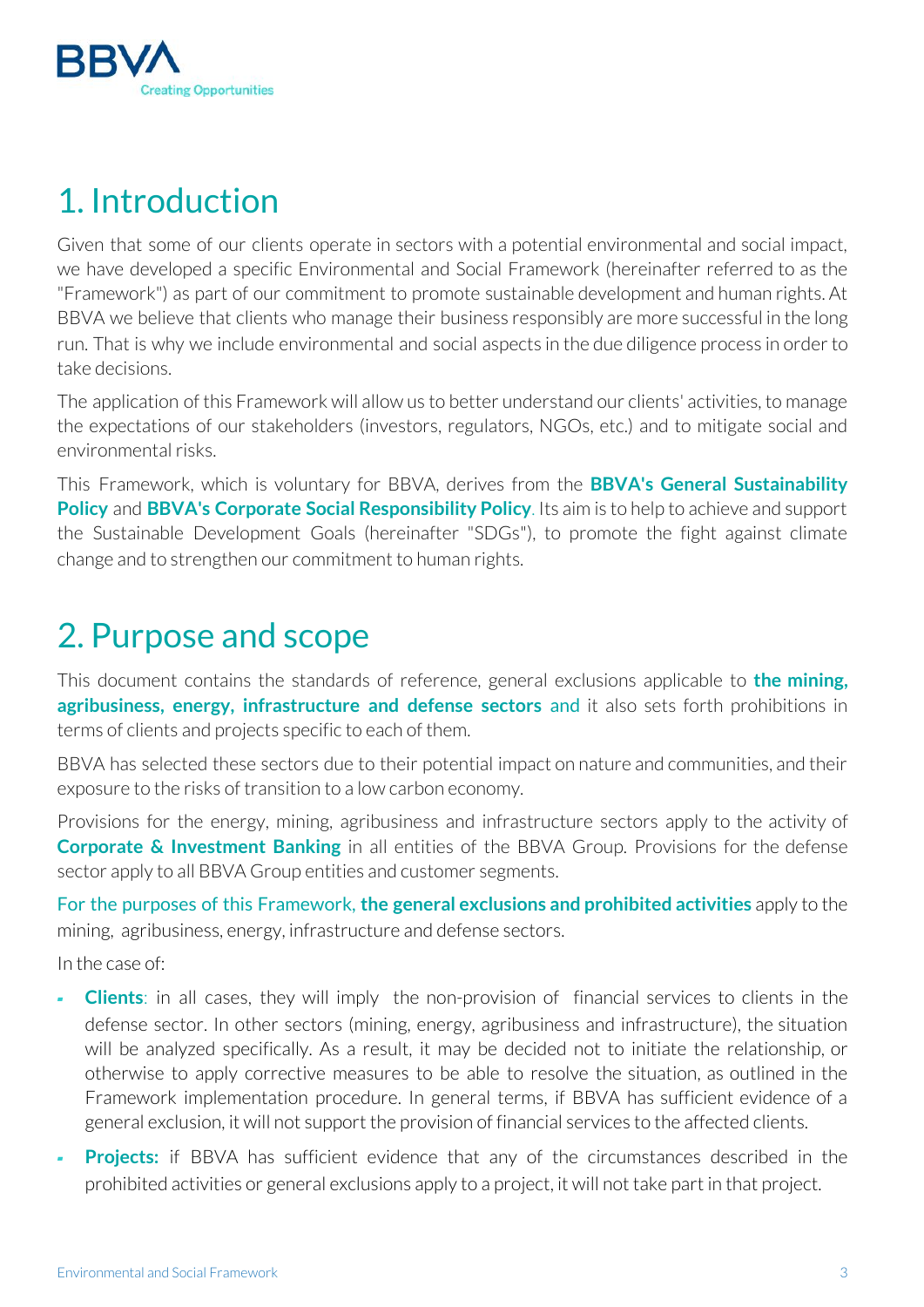

# <span id="page-3-0"></span>3. Framework implementation procedure

BBVA's standard risk, compliance and operations processes and tools include the identification, assessment and monitoring of environmental and social risks of its clients and operations. Decisions are based on internal information or, where appropriate, information provided by independent external analysts. Decisions on human rights issues also take into account the information available in the UN Guiding Principles [Reporting](https://www.ungpreporting.org/) Database.

BBVA has a specific internal procedure for the implementation of the Framework, which establishes the process to be followed on environmental and social due diligence, in order to oversee its compliance in the following two areas:

#### **1) Clients**

New clients will be assessed to see if the client's activity is in line with this Framework, based on a third party ESG (environmental, social, and governance) analysis, and if so, they will be accepted.

This due diligence process will be updated from time to time as long as the relationship with the client is maintained.

In the case of non-compliance with the Framework, the outcome of this due diligence process will be taken into account in the clients' financial programs.

#### **2) Transactions**

Compliance with this Framework in the case of transactions with a client is covered by the due diligence process for the client, with the exception of transactions directly related to a specific project or defense activity. These latter transactions will be assessed on a case by case basis and compared to industry good practices to analyze that none of the general exclusion criteria exist and that they are not intended for the prohibited activities defined for each sector. The outcome will be negative if an exclusion or prohibition is identified, and BBVA will not take part in the transaction.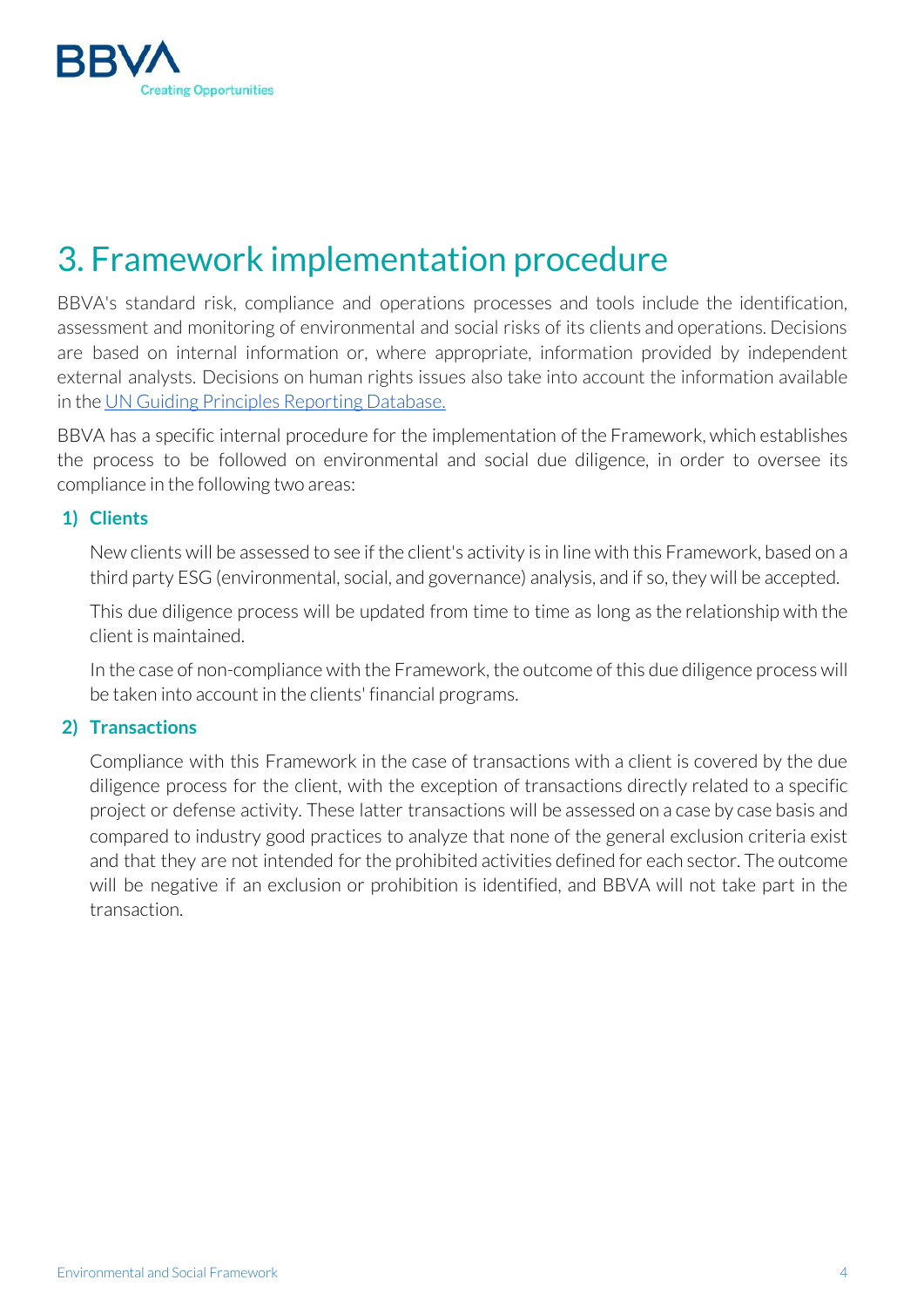

# <span id="page-4-0"></span>4. International standards of reference

BBVA expects its clients to do business under industry-leading standards and best practices in the geographies in which they operate, and particularly in the environmental and social aspects.

In addition to the industry standards and recommendations mentioned in each sector, BBVA observes the following declarations, conventions and initiatives, within its responsible banking framework:

- Universal Declaration of Human Rights
- United Nations 2030 Agenda for Sustainable Development Goals (SDG)
- Paris Agreement of the United Nations Framework Convention on Climate Change
- International Labor Organization (ILO) Conventions
- ▰ United Nations Manifesto for a Global Economic Ethic
- United Nations Global Compact (UNGC)
- UN Guiding Principles on Business and Human Rights
- OECD Guidelines for Multinational Enterprises
- Global Reporting Initiative
- Carbon and Water Disclosure Project
- ▰ UNEP FI Statement on Sustainable Development and Positive Impact Initiative
- ▰ IFC Performance Standards and Environmental, Health and Safety Guidelines
- Equator Principles
- ▰ Principles for Responsible Investment (PRI)
- ▰ Green and Social Bond Principles
- Sustainability Linked Bond Principles
- Green Loan Principles
- Sustainability Linked Loan Principles
- ▰ Recommendations of the Task Force on Climate-related Financial Disclosures (TCFD)
- UNEP-FI Principles for Responsible Banking
- ▰ Collective Commitment to Climate Action in the financial sector
- Science-Based Targets
- 2 Degrees Investing Initiative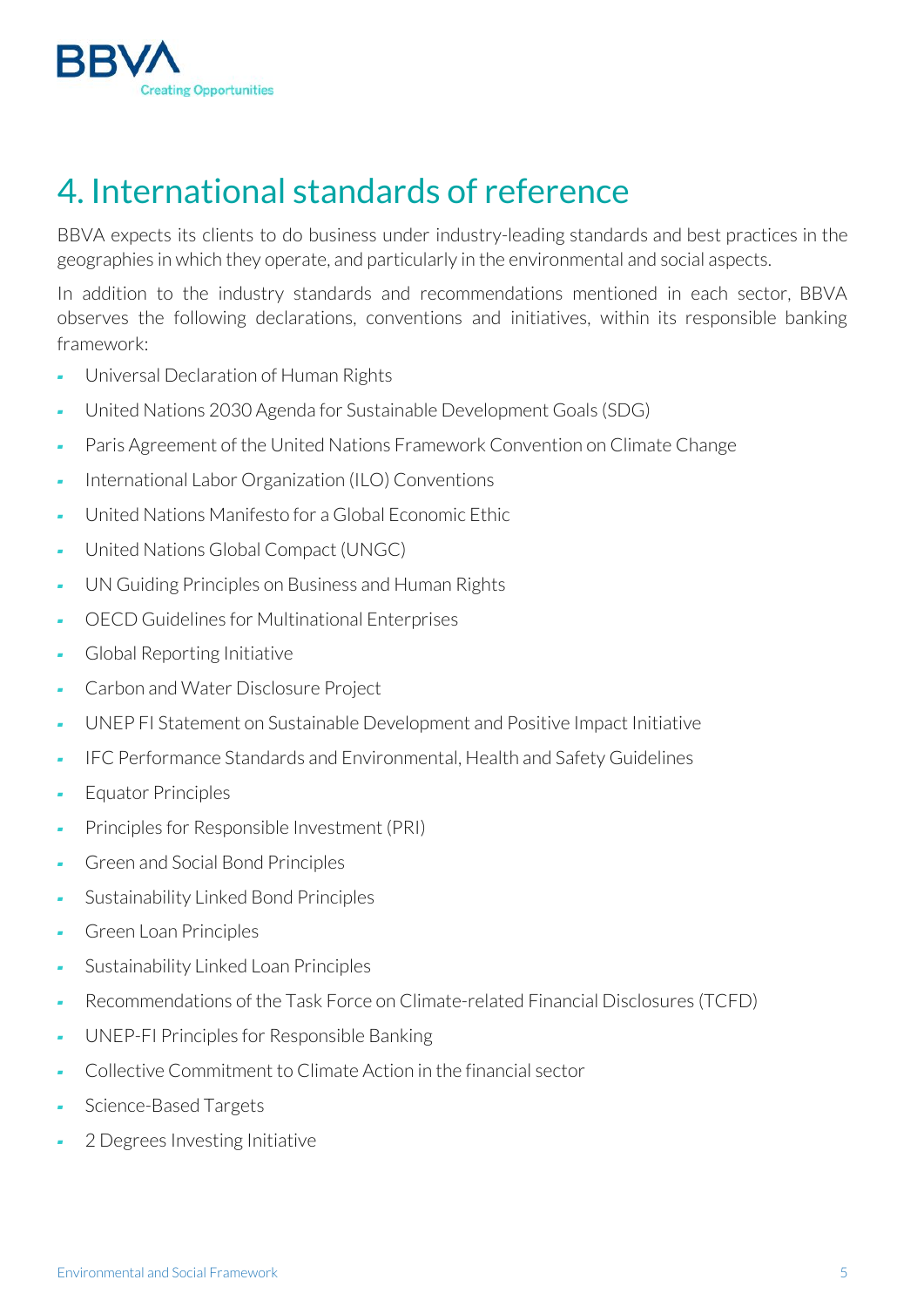

# <span id="page-5-0"></span>5. General exclusions

BBVA will not support the provision of financial services to clients or projects, subject to section 2 of this Framework, when it has sufficient evidence that one of the following cases applies:

- Companies about which BBVA has sufficient evidence that they violate applicable human rights laws and regulations, or are involved in human rights abuses, regardless of whether such involvement violates local legislation in each country.
- Activities in which BBVA has sufficient evidence that child or forced labor—as these concepts are defined in the ILO Conventions—are being used.
- ▰ Projects involving resettlement or violation of the rights of indigenous or vulnerable groups without their free, prior and informed consent (FPIC).
- ▰ Projects that put UNESCO World Heritage sites, Ramsar-listed wetlands, Alliance for Zero Extinction sites, and International Union for Conservation of Nature category I-IV sites atrisk.
- Companies subject to financial sanctions by the EU, the US and the United Nations<sup>1</sup>.

# <span id="page-5-1"></span>6. Development and approval

The Global Sustainability Office is responsible for developing and coordinating this Framework. The Office validates the Framework and submits it to the Head of Corporate & Investment Banking for its approval.

This Framework was adopted on March 4, 2021. This version of the Framework reflects the trends in sustainability, social and environmental risks, and stakeholder expectations (investors, regulators, NGOs, etc.) at the time it was prepared. Future revisions of the document will address these issues, along with best practices and industry standards.

Once a year, or whenever any event occurs that requires changes to this Framework, the Global Sustainability Office will review it and submit any updates and modifications deemed necessary or appropriate at any given time to the Head of Corporate & Investment Banking for them to be taken into account.

<sup>&</sup>lt;sup>1</sup> International financial sanctions are coercive measures against States, non-State entities or individuals that pose a threat to international peace and security. Chapter VII of the United Nations Charter provides the legal basis forthe imposition of coercive measures within the United Nations. At EU level, restrictive measures are defined as a key tool of the Common Foreign and Security Policy (CFSP) under Article 21 of the EU Treaty. The U.S. Treasury Department, and in particular the Office of Foreign Assets Control (OFAC), enforces and administers economic sanctions against certain countries, jurisdictions, individuals and institutions in orderto protect national security and U.S. foreign policy.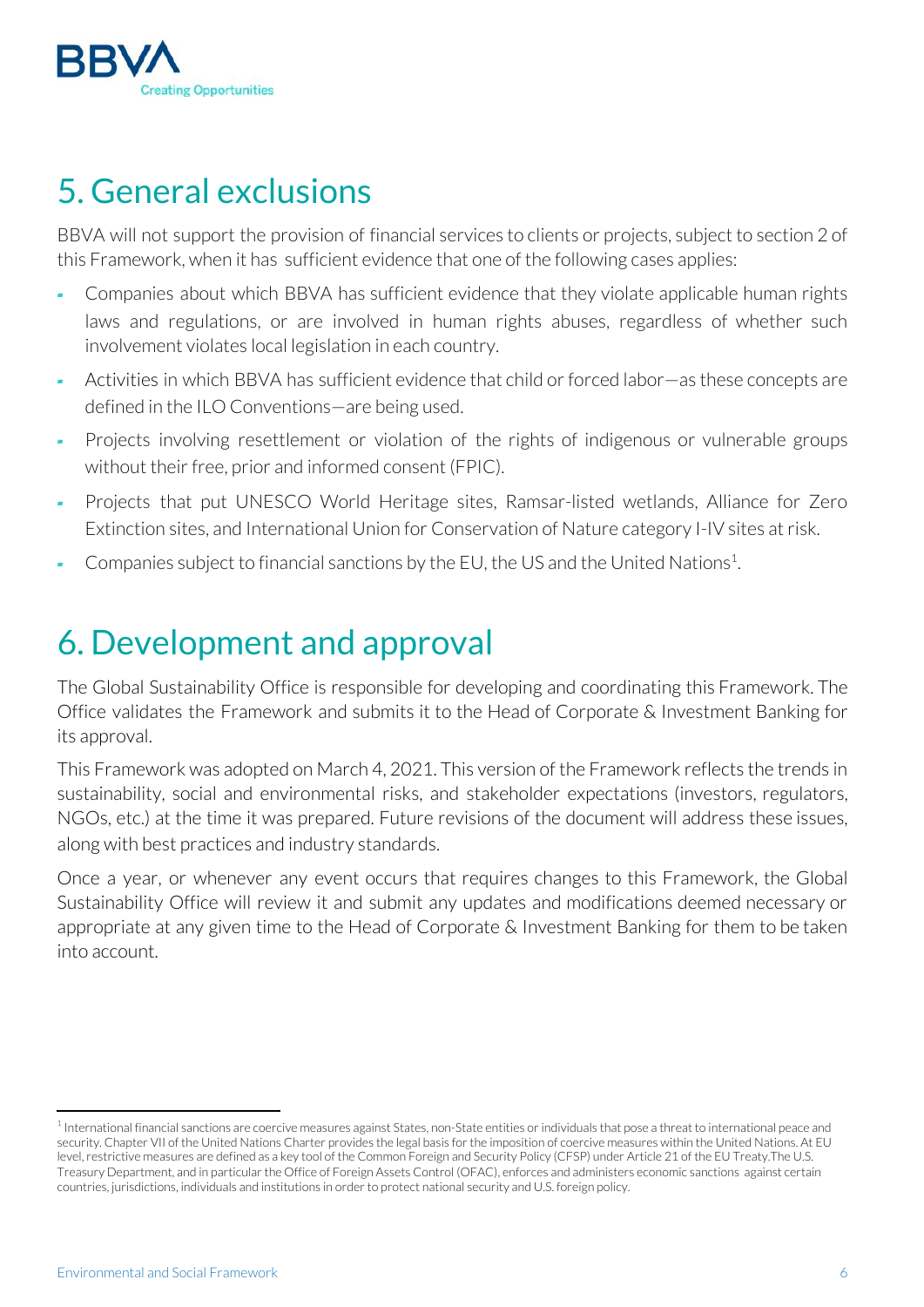

# <span id="page-6-0"></span>7. Mining sector provisions

Objective scope: mining.

Subjective scope:

Clients: Companies or groups that hold mining assets and which explore, develop or exploit such assets.

Projects: new developments and/or expansion of existing projects, covering the phases of mine planning and development, operation, in situ processing of extracted minerals, mine closure and restoration.

# 7.1. Background

The mining sector is one of the most important industries as it produces resources and raw materials which can be used to develop the economy and communities, and also accounts for a large fraction of several countries' income.

Exploration of mineral resources is expanding into new areas as the world's population and economy grow, increasing the likelihood of impacts on the environment and local communities. Mining is also a key sector for the transition to a low-carbon economy, as it can provide the mineral resources needed for innovation and renewable energy storage systems.

More and more metals now come from recycling and business models based on the circular economy, but it is still necessary to explore and develop the primary sources of minerals.

## 7.2. Client best practices

BBVA expects its clients to be able to:

- Maintain health and safety records of their employees and/or areas of influence
- Disseminate or provide information on their performance related to water use, waste and greenhouse gas emissions
- Make sufficient commitments to manage environmental and social aspects under the best industry practices and standards
- Have a transition policy towards sustainability

## 7.3. Mining standards and industry best practices

At the time this Framework was issued, BBVA considers industry best practices, international standards and treaties such as:

- International Finance Corporation (IFC) environmental, health and safety guidelines specific to the sector
- Principles of the International Council on Mining and Metals (ICMM)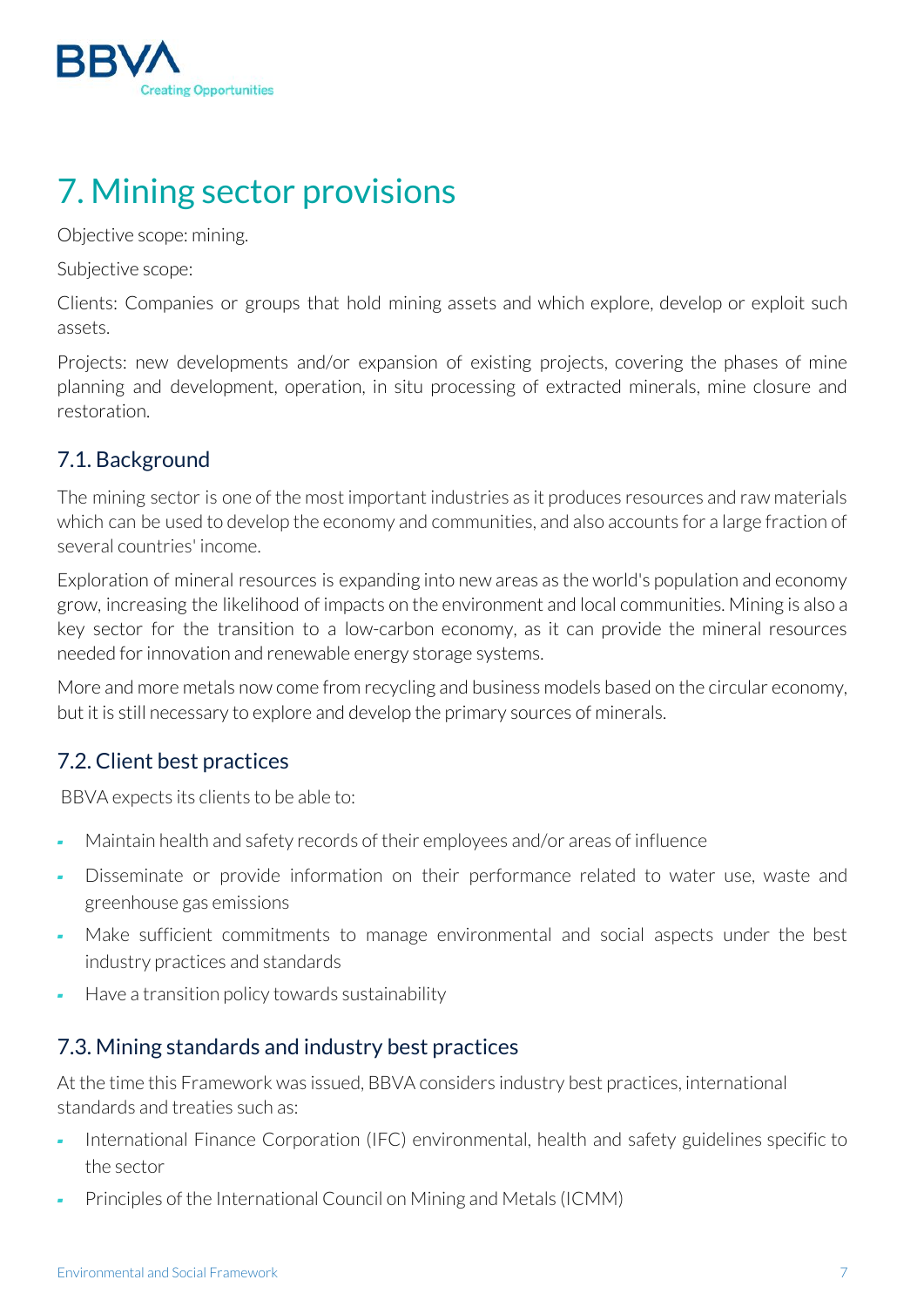

- Extractive Industries Transparency Initiative (EITI)
- ▰ Voluntary Principles on Security and Human Rights (Voluntary Principles)
- International Labor Organization (ILO) in the C 176 Safety and Health in Mines Convention (1995)
- ▰ OECD Due Diligence Guidance for Responsible Supply Chains of minerals from Conflict-Affected and High Risk Areas relative to tin, tantalum, tungsten, their ores and mineral derivatives and gold
- Basel Convention on the Control of Transboundary Movements of Hazardous Wastes and their Disposals
- ▰ Kimberley Process Certification Scheme
- World Nuclear Association Sustaining Global Best Practices in Uranium Mining and Processing
- Minamata Convention on Mercury
- International Cyanide Management Code
- International Seabed Authority Mining Code
- Bettercoal Code

### 7.4. Prohibited activities

BBVA will not support the provision of financial services to clients or projects, subject to section 2 of this Framework, when it has sufficient evidence that clients and/or projects are involved in the following activities:

### **Clients**

- Producers for whom there is evidence of controversies related to Mountaintop Removal mining (hereinafter MTR)
- ▰ Clients where an important part of their activity (more than 25%) consists of the extraction of coal for energy generation, and where they do not have a diversification strategy
- Companies for whom there is evidence of controversies related to artisanal or small-scale mining

### **Projects**

- ▰ New coal mines or expansion of coal mines
- Mountaintop Removal (MTR) methods
- Artisanal or informal mining
- Extraction, processing and marketing of asbestos
- Mines without site closure and recovery plans
- Mines without occupational health and safety management plan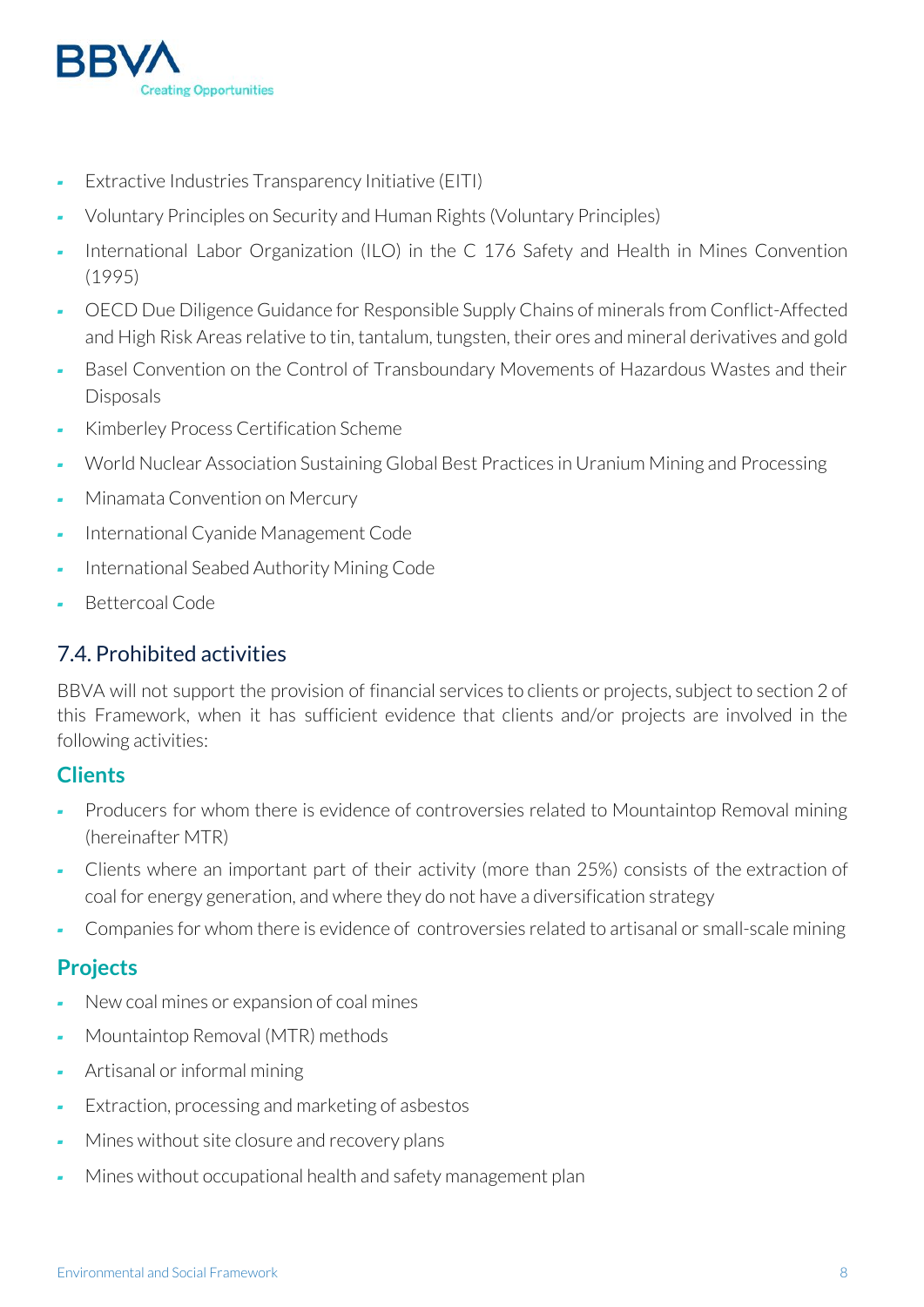

- Mines with tailings dams not managed according to industry best practices
- Projects that dispose of tailings in coastal or shallow waters
- Seabed mines
- Mines in areas of armed conflict

Exceptions may be made for existing mines or expansion of coal mines using Mountaintop Removal (MTR) methods and clients with a significant proportion of activities consisting of coal extraction (more than 25%) and no diversification strategy, in countries with a high energy dependency (more than 65% of energy imported) or no viable alternatives. BBVA will report on such projects or financed clients on a consolidated basis and the total limit will not be increased.  $^2$ 

### 7.5. Long-term targets and progressive phase-out

BBVA targets zero exposure to coal clients by 2030 in the developed countries and by 2040 globally, through engaging with them and actively monitoring its portfolio. BBVA will however continue to finance renewable and sustainable energy projects for these clients in support of their energy transition. 3

 $<sup>2</sup>$  The information will be aggregated (volume and country). Project and client names will not be disclosed for confidentiality reasons in the</sup> finance agreements.

<sup>&</sup>lt;sup>3</sup>Coal clients are defined as companies with greater than 5 percent of revenues from thermal coal mining for power generation and thermal coal-fired power generation. NPLs are excluded.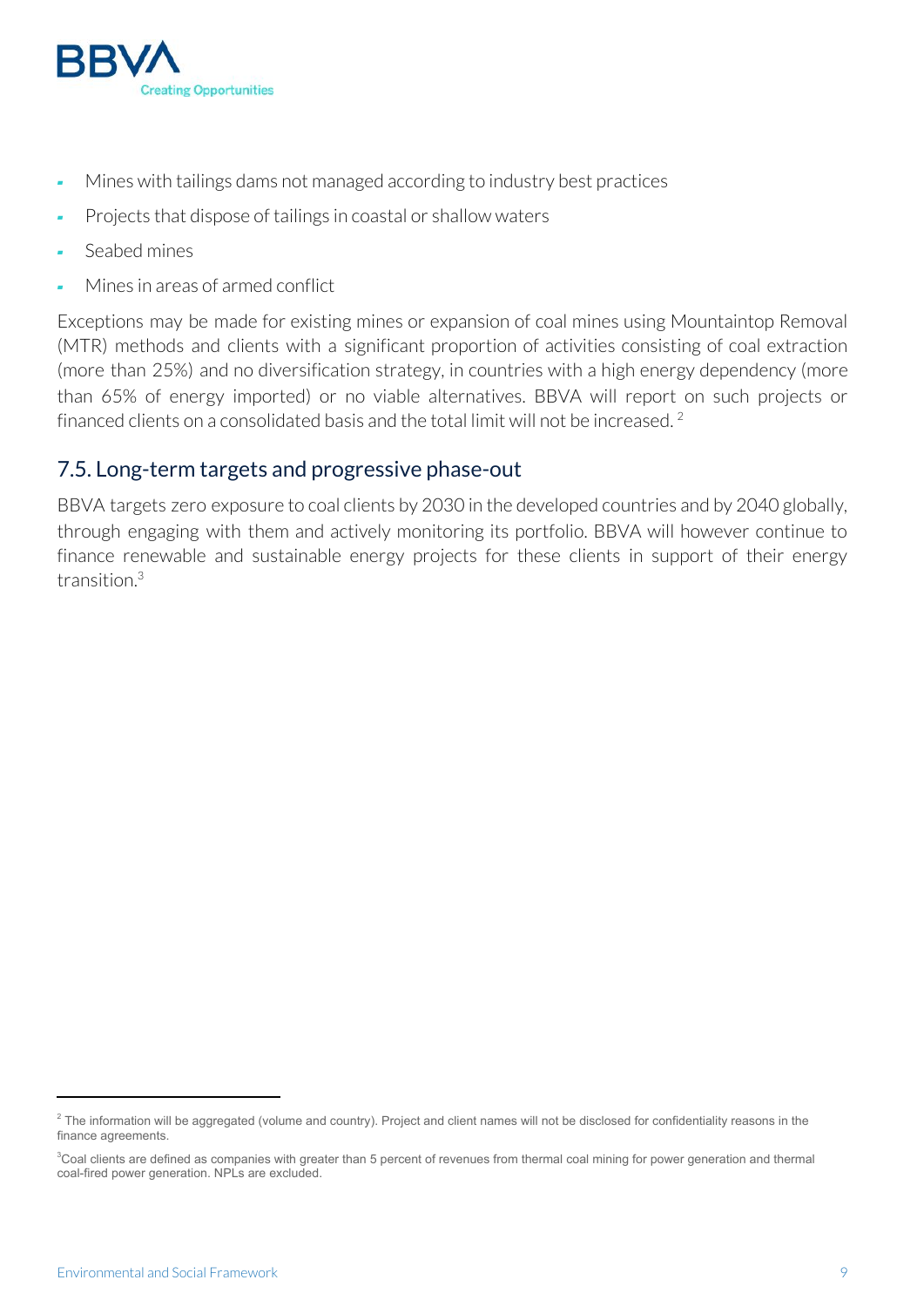

# <span id="page-9-0"></span>8. Agribusiness sector provisions

Objective scope: agriculture, livestock and fisheries.

Subjective scope:

Clients: companies or groups whose main activity is the cultivation and production of agricultural, forestry, livestock and fishing products, in particular high impact products such as palm oil, soy, cocoa, coffee, cotton, tobacco, intensive aquaculture and forest products.

Projects: new developments and/or expansion of existing projects which include the production and/or processing phases of agricultural, forestry, livestock and fisheries products.

This Framework includes activities related to land cultivation, forest management, livestock and fisheries. Agricultural products may be food-related (cereals, fruits, fish, etc.) or not food-related (cotton, wool, wood, etc.).

Activities not covered by this Framework:

- manufacture or distribution of agricultural machinery, pesticides and fertilizers;
- manufacture of processed food and beverages
- food and beverage distribution

### 8.1. Background

Agriculture, forestry, livestock and fisheries cover people's primary needs, are an important source of income and provide a livelihood for millions of people. Investing in agriculture is one of the most effective strategies for improving food security and promoting sustainability.

This industry is also a vital source for food, and is of increasing importance for other sectors such as the production of consumer goods (palm oil), the textile industry (cotton) and construction (wood).

However, strong and growing demand for such products, exacerbated by population growth, puts pressure on the environment and local communities, and this is a phenomenon which requires careful consideration.

### 8.2. Client best practices

BBVA expects its clients to be able to:

- Implement recognized sustainability certification standards and processes in their industry
- Make sufficient commitments to manage environmental and social aspects under the best industry practices and standards

### 8.3. Agricultural standards and industry best practices

At the time this Framework was issued, BBVA considers industry best practices, international standards and treaties for the agricultural sector such as: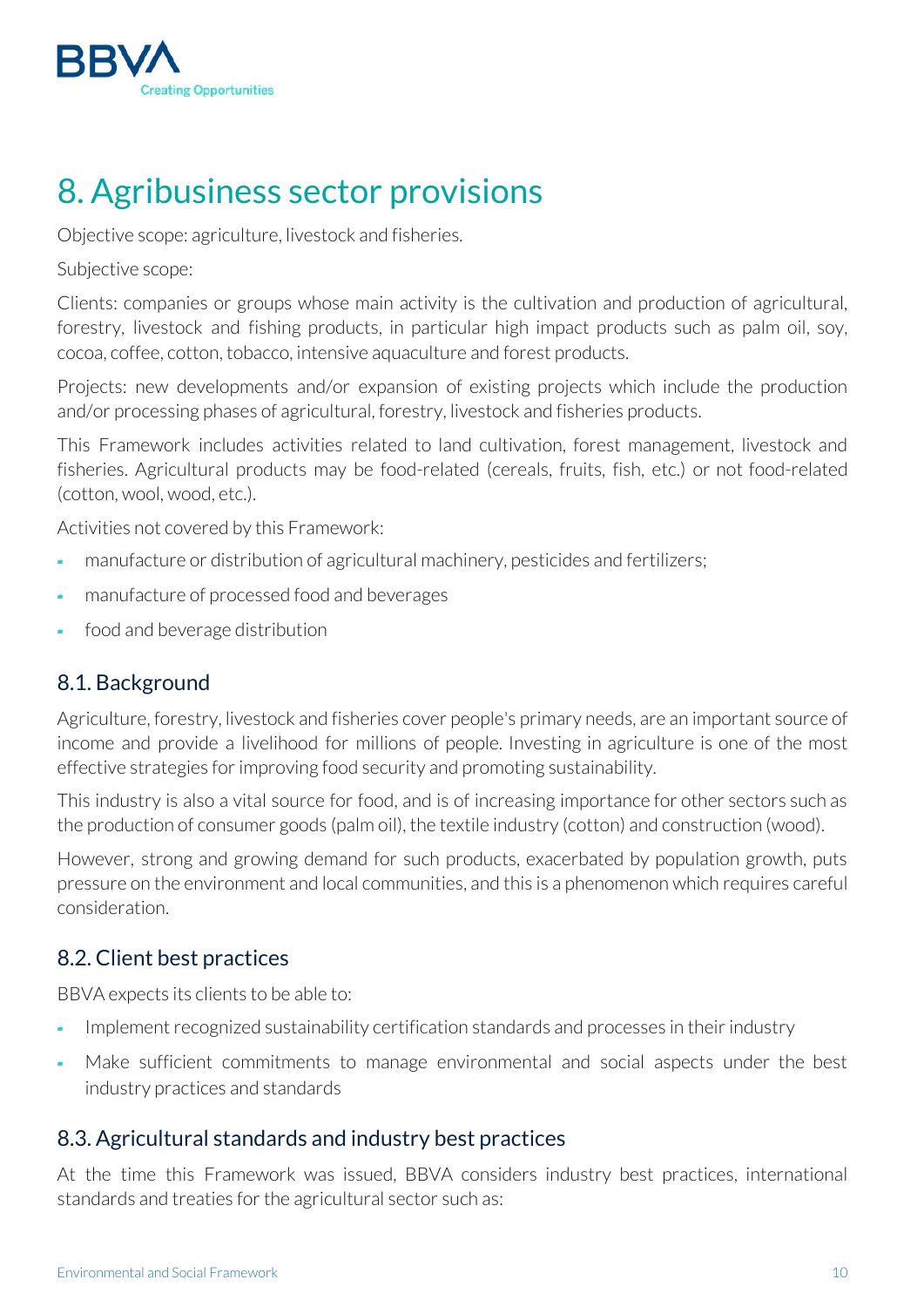

- International Finance Corporation (IFC) environmental, health and safety guidelines specific to the sector
- ▰ The FAO's Code of Conduct for Responsible Fisheries and Fisheries Management: The Ecosystem Approach to Fisheries, Technical Guidelines for Responsible Fisheries
- ▰ The Aquaculture Stewardship Council
- ▰ Principles for Responsible Agricultural Investment that Respects Rights, Livelihoods and Resources (FAO, IFAD, UNCTAD and World Bank)
- ▰ Voluntary Guidelines on Responsible Governance of Tenure of Land, Fisheries and Forests (FAO, 2012)
- Agreement to Promote Compliance with International Conservation and Management Measures by Fishing Vessels on the High Seas (FAO)
- ▰ The UN Resolutions pertaining to sustainable fisheries (including ban on drift nets)
- The WWF 2050 Key Performance Criteria
- ▰ Convention on Biological Diversity (1992) and the Nagoya protocol (2010)
- ▰ Cartagena Protocol on Biosafety
- Stockholm Convention on Persistent Organic Pollutants (POPs)
- FAO-OECD Guidance for Responsible Agricultural Supply Chains
- ▰ The Global Roundtable for Sustainable Beef (GRSB) and Standards Cattle Production System (SCPS)
- Assured Food Standards (AFS)
- ▰ Global Good Agricultural Practice (GAP)
- Sustainable Agriculture Practice Standard and Sustainable Agriculture Initiative Platform

### **Palm oil**

- ▰ Roundtable on Sustainable Palm Oil (RSPO)
- RSPO Principles and Criteria for Responsible Palm Oil Production

### **Soybeans**

- ▰ Roundtable on Responsible Soy Association (RTRS)
- Basel Criteria for Responsible Soy Production
- ▰ CGF Sustainable Soy Sourcing Guidelines

### **Coffee, Tea, Cocoa, Sugar, Cotton**

- Common Code for the Coffee Community (4C)
- ▰ Tropical Commodities Coalition for Sustainable Tea Coffee and Cocoa (TCC)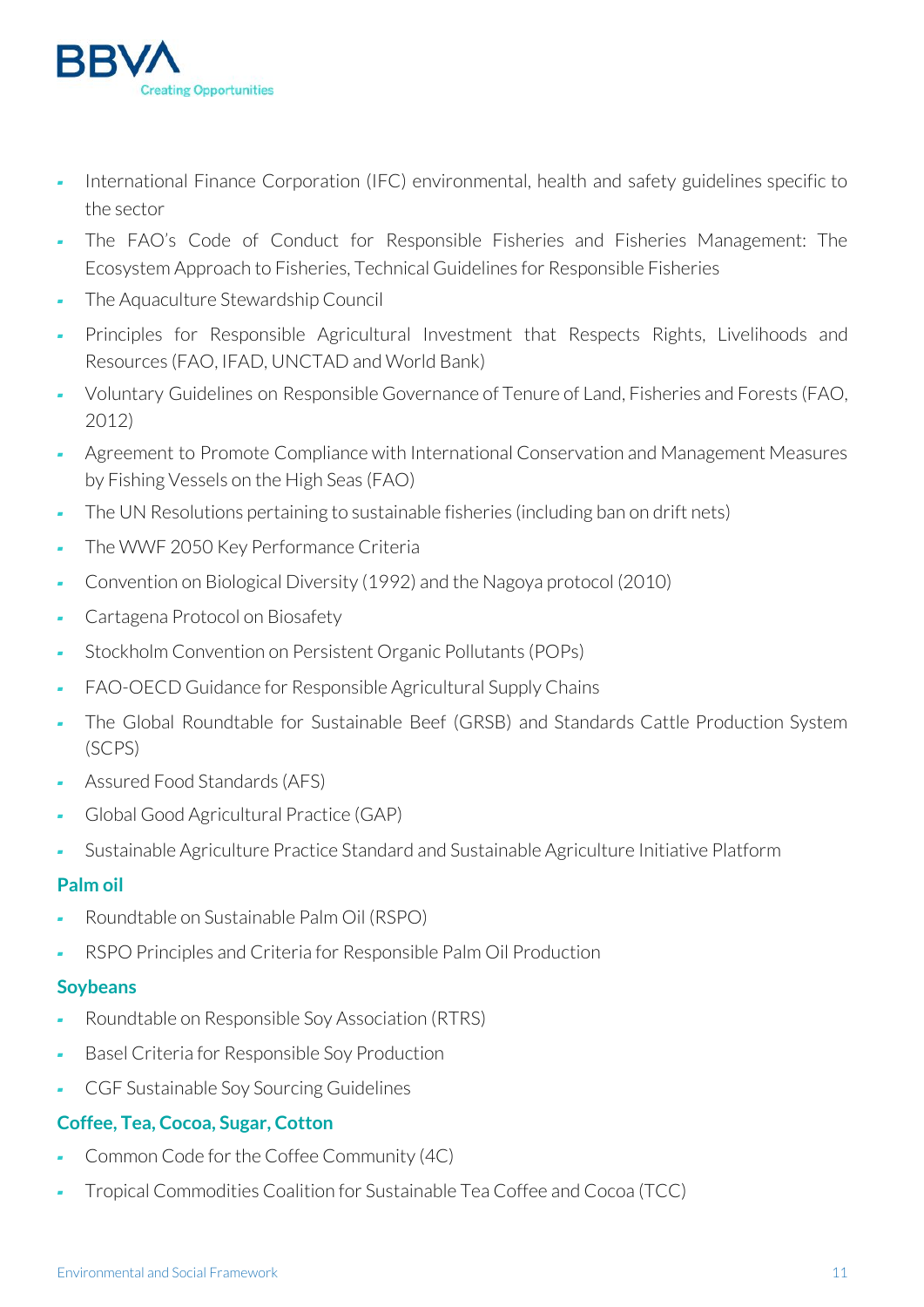

- Ethical Tea Partnership (ETP)
- World Cocoa Foundation (WCF)
- ▰ Rainforest Alliance Sustainable Agriculture Standard (SAN)
- UTZ Certified
- **Bonsucro**
- ▰ Better Cotton Initiative

### **Timber**

- ▰ Forest Stewardship Council (FSC) Certification
- Program for the Endorsement of Forest Certification (PEFC)
- FSC Chain of Custody Certification

### **Tobacco**

▰ World Health Organization (WHO) Framework Convention on Tobacco Control

### 8.4. Prohibited activities

BBVA provides services to the productive and commercial agents that form part of the agricultural production chain, but it will not support the provision of financial services to clients or projects, subject to section 2 of this Framework, when it has sufficient evidence that clients and/or projects are involved in the following activities:

### **Clients**

- Clients for whom there is evidence of controversies related to the production or trade of substances subject to international prohibitions
- ▰ Clients engaged in the production, processing and marketing of palm oil through companies that are not members or are not in the process of becoming members of the Roundtable for Sustainable Palm Oil (RSPO)
- ▰ Clients engaged in non-health related animal testing
- Clients for whom there is evidence of controversies related to the production or trade of products regulated by the Convention on International Trade in Endangered Species of Wild Fauna and Flora (CITES)

### **Projects**

- Burning of natural ecosystems to clear land for the development of agricultural projects
- ▰ Clearing of High Conservation Value and High Carbon Forests
- Production of first generation biofuels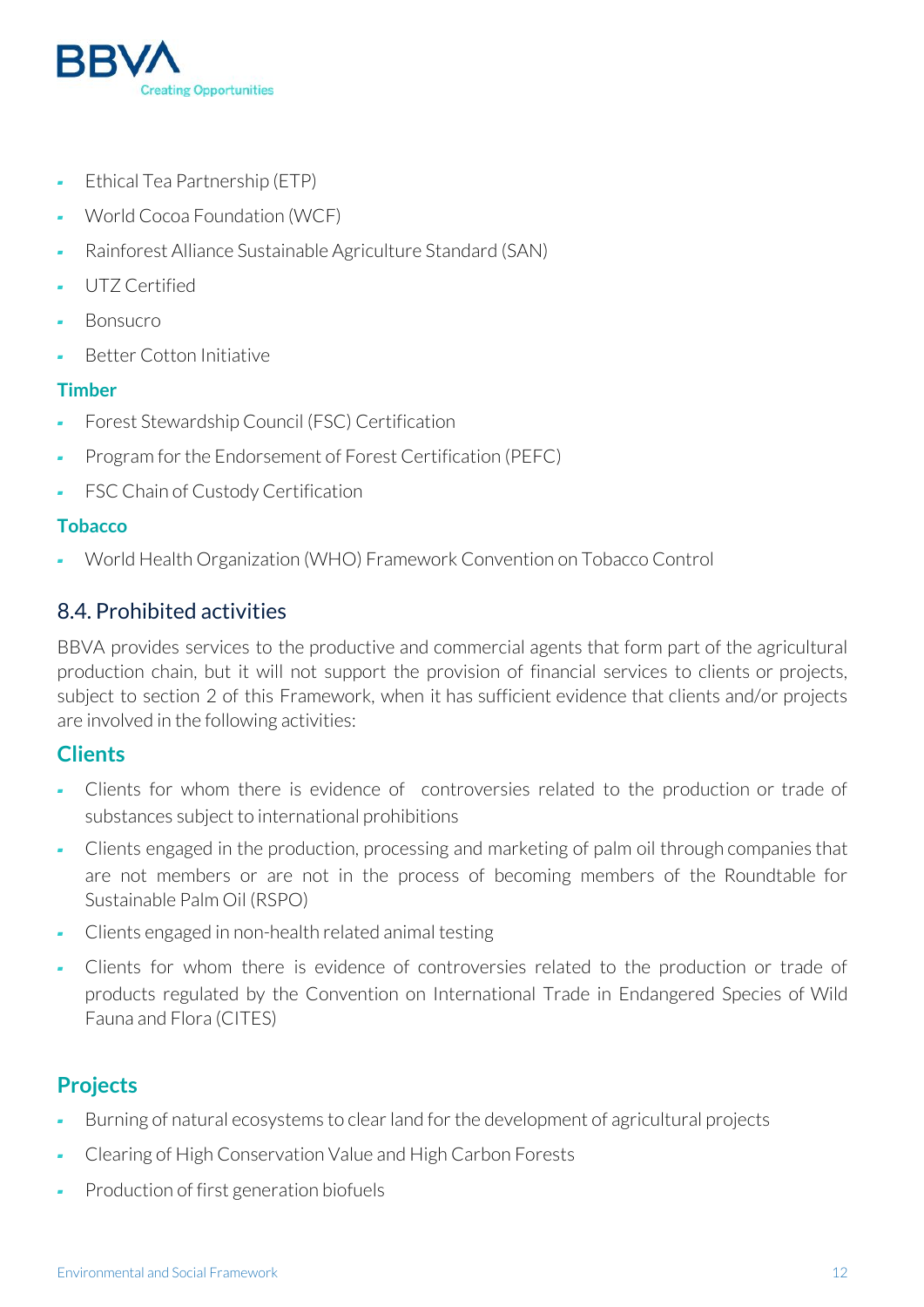

- ▰ Use of substances prohibited by the Stockholm Convention, listed in Annex III to the Rotterdam Convention, WHO Class 1A or 1B or listed in the SIN list
- Exploitations of palm oil not certified or in process of certification by the Roundtable on Sustainable Palm Oil (RSPO)
- Palm oil exploitation in swamps and peat-rich areas
- Vessels operating with drift nets longer than 2.5 km or using drift nets intended for the capture of species listed in Annex VIII of EU Regulation 1239/98
- Deep Sea Bottom trawling (deeper than 600 m below sea level)

Exceptions may be made for the production of first-generation biodiesel in countries with high energy dependence (more than 65% of imported energy) or without viable alternatives. BBVA will report on such projects or financed clients on a consolidated basis and the total limit will not be increased. 4

<sup>&</sup>lt;sup>4</sup> The information will be aggregated (volume and country). Project and client names will not be disclosed for confidentiality reasons in the finance agreements.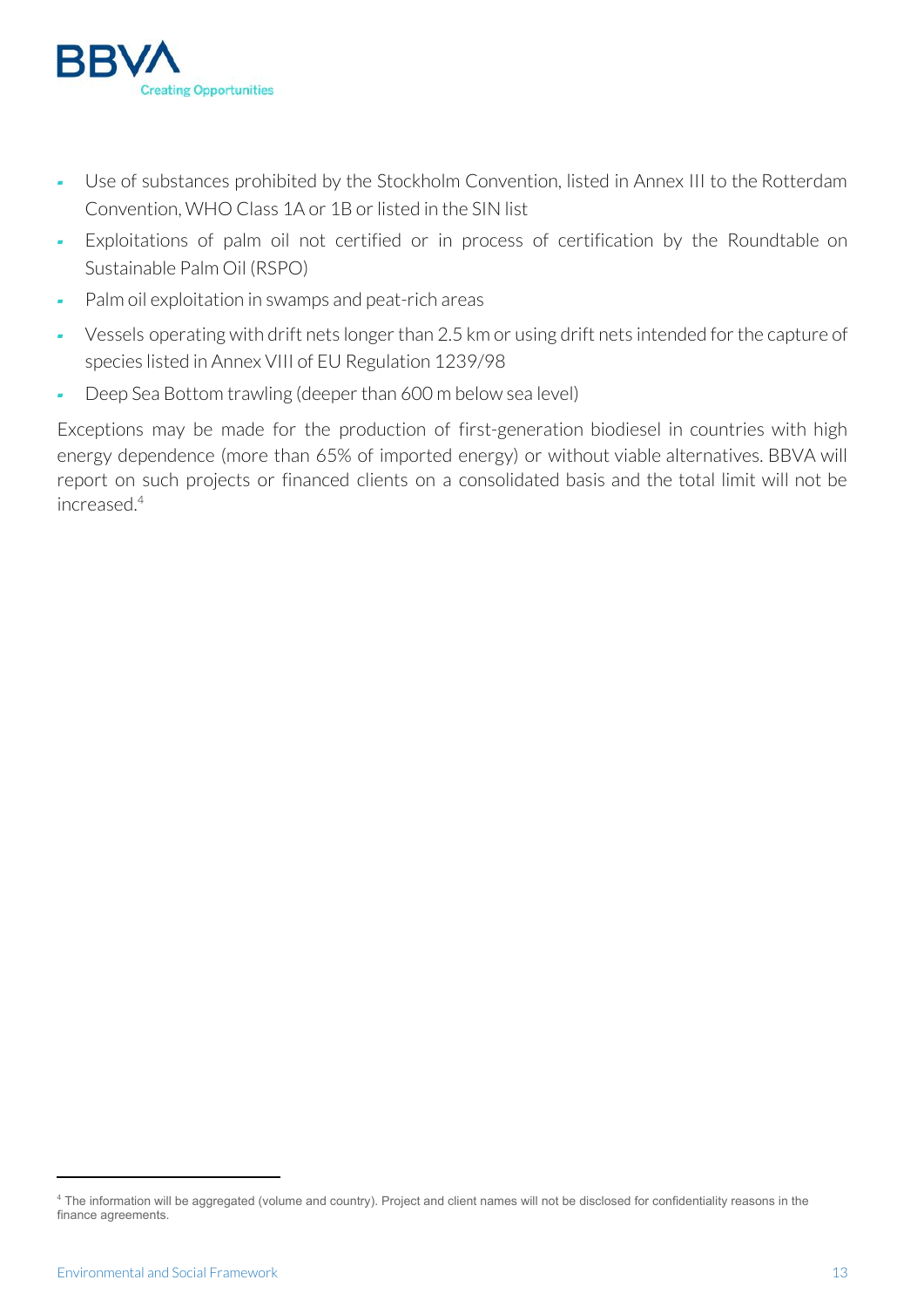

# <span id="page-13-0"></span>9. Energy sector provisions

Objective scope:

- exploration, production, transport and refining of oil and gas
- ▰ renewable energy projects: wind, solar, hydroelectric, biomass and biofuels
- ▰ thermal power generation plants (gas combined cycles and coal plants)
- electrical transmission and distribution

Subjective scope:

- ▰ Clients: Companies or groups that own energy assets that represent a significant part of their total assets and take part in the exploration, development or exploitation of those assets
- Projects: New projects, acquisitions and expansions of energy exploration, development, generation or transmission projects

### 9.1. Background

The energy sector plays an important role in economic well-being and development. For communities to develop, they must have secure and affordable access to energy. However, some activities can potentially have a negative impact on the environment and local communities. This is why strict regulation, the application of best practices and the transition to a low-emission energy model, which BBVA strongly supports, are necessary.

**Oil and Gas:** although their relative weight in the global energy mix is going down, industry continues to explore and develop new assets in an increasingly challenging setting, whether due to applied technology (fracking) or a remote and challenging operating environment (deep water) or in countries which are institutionally weak or in conflict.

**Thermal power generation**: thermal generation technologies with fossil fuels contribute to the stability of electrical systems when production from renewable sources is low. However, they have potential environmental and social impacts, particularly their contribution to climate change. While coal-fired power plants are the most emission-intensive, natural gas plants are conceived as a transitional technology to a low-carbon energy mix.

**Renewable energy:** this is the cleanest form of energy generation. However, renewable energies also have environmental and social impacts, particularly large-scale water projects, which, despite their important contribution to renewable energy supply, flood control and water supply, can have a negative environmental impact on their surroundings.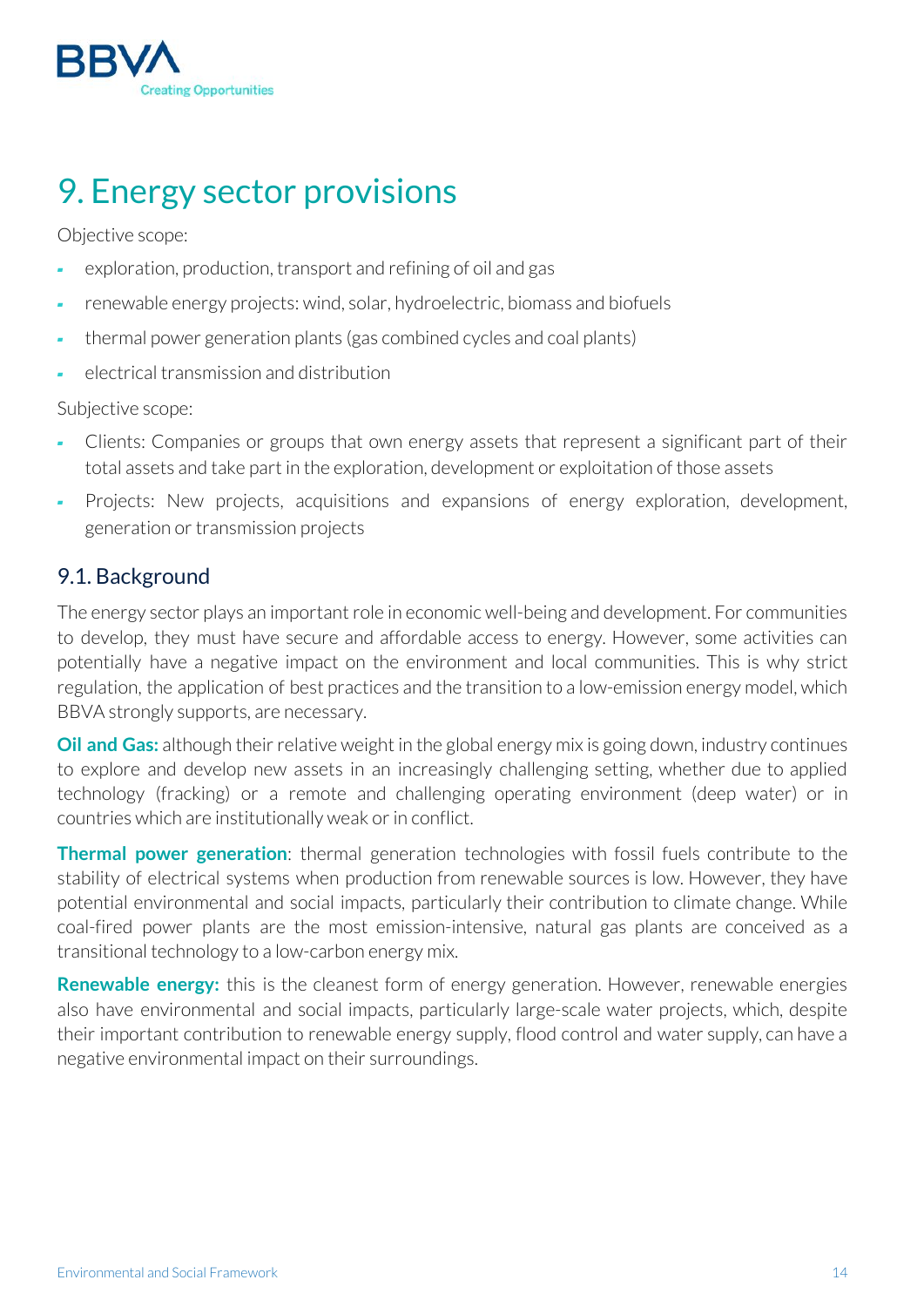

### 9.2. Client best practices

In its strategy to promote a more sustainable energy model, BBVA expects its clients to be able to:

- Maintain health and safety records of their employees and/or areas of influence
- Have standards and processes in place for the cleanup of discharges in high sea operations and spills in off-shore operations
- Make sufficient commitments to manage environmental and social issues under the best industry practices and standards.

BBVA supports power companies in their transition to more sustainable energy sources and in reducing their greenhouse gas (GHG) emissions. Clients are encouraged to adopt an energy transition strategy that defines GHG emission reduction goals, targets for investment in renewable energy or increasing low-carbon energy sources in the generation mix, and pledges not to increase coal-fired power generation capacity.

### 9.3. Energy standards and industry best practices

At the time this Framework was issued, BBVA considers industry best practices, international standards and treaties for the energy sector such as:

- IFC environment, health and safety guidelines specific to the sector
- Extractive Industry Transparency Initiative (EITI)
- ▰ International Petroleum Industry Environmental Conservation Association (IPIECA)
- Petroleum Governance Initiative
- ▰ Global Gas Flaring Reduction Initiative
- International Energy Agency (IEA) Golden Rules
- The International Convention for the Prevention of Pollution from Ships (MARPOL)
- ▰ Oil Spill Response Project
- World Commission on Dams (WCD) Framework
- ▰ International Hydropower Association Sustainability Assessment Protocol
- Energy and Biodiversity Initiative (EBI)
- Bettercoal Code
- ▰ The Roundtable on Sustainable Biomaterials (RSB) Principles and Criteria

### 9.4. Prohibited activities

BBVA will not support the provision of financial services to clients or projects, subject to section 2 of this Framework, when it has sufficient evidence that clients and/or projects are involved in the following activities: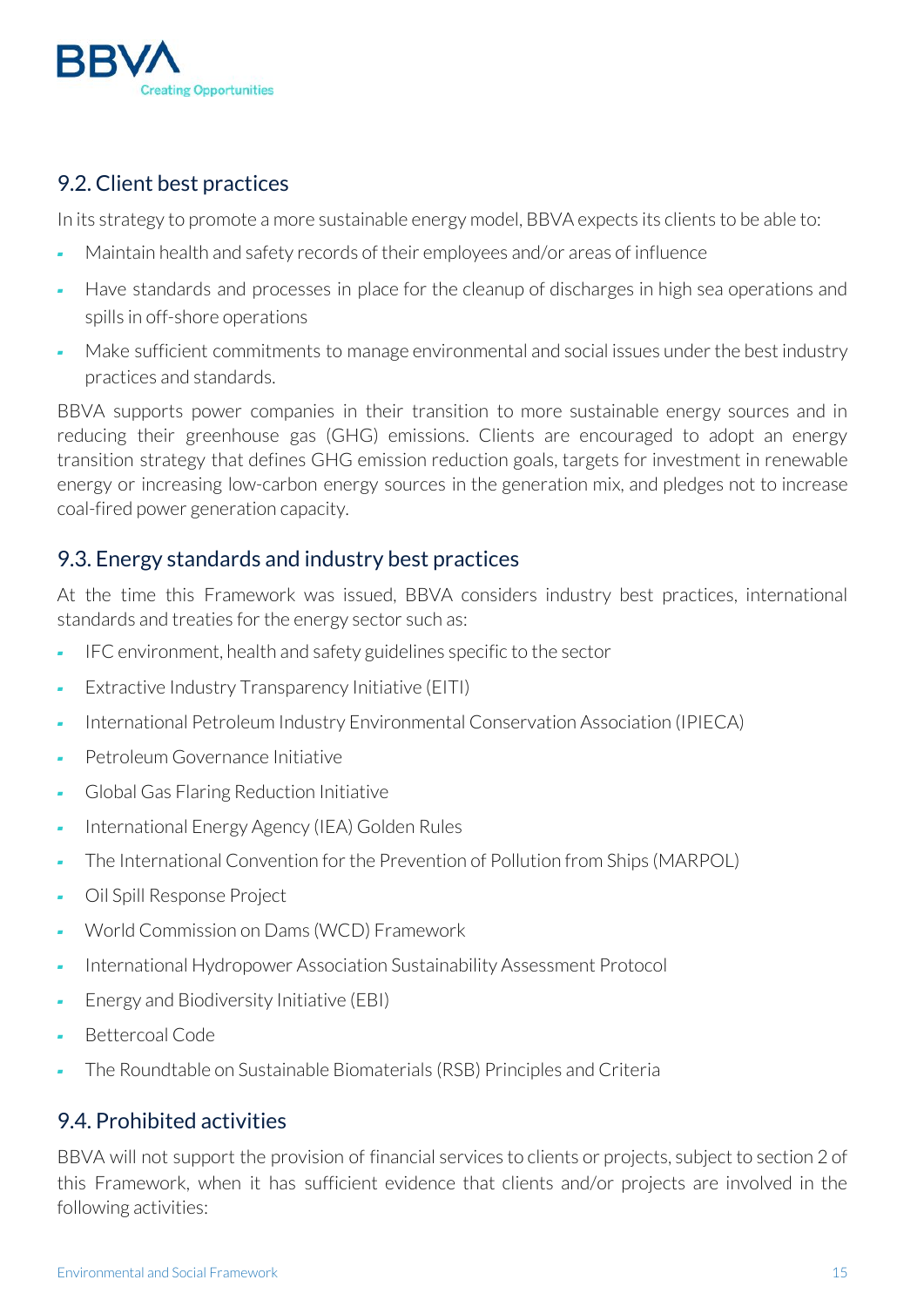

# **Clients**

- ▰ Clients with significant coal-fired power generation (over 25%) and without a diversification strategy
- Clients involved in the construction and operation of nuclear power plants or uranium enrichment facilities in countries sanctioned for this purpose by the United Nations, the European Union or the United States
- Clients involved in any activity related to tar sands without a diversification strategy and where this activity represents more than 10% of its total production

## **Projects**

- New coal-fired power plants and expansion of existing power plants
- Arctic exploration, production and transport of oil and gas projects
- Exploration, production and transport of tar sands
- Single hull oil transport vessels
- Large dams that are not built under the World Commission on Dams framework
- New hydroelectric plants without adequate environmental and social risk management systems in relation to dam safety, environmental impact, labor regulations and population resettlement.
- ▰ Oil and gas extraction operations in areas of armed conflict

Exceptions may be made for existing and under-construction coal plants, and coal-based power generation clients (with over 25% coal-based) with no diversification strategy, in countries with a high level of energy dependency (over 65% of energy imports) or no viable alternatives. BBVA will report on such projects or financed clients on a consolidated basis and the total limit will not be increased. 5

### 9.5. Long-term targets and progressive phase-out

BBVA targets zero exposure to coal clients by 2030 in the developed countries and by 2040 globally, through engaging with them and actively monitoring its portfolio. BBVA will however continue to finance renewable and sustainable energy projects for these clients in support of their energy transition. 6

<span id="page-15-0"></span><sup>&</sup>lt;sup>5</sup> The information will be aggregated (volume and country). Project and client names will not be disclosed for confidentiality reasons in the finance agreements.

<sup>&</sup>lt;sup>6</sup>Coal clients are defined as companies with greater than 5 percent of revenues from thermal coal mining for power generation and thermal coal-fired power generation. NPLs are excluded.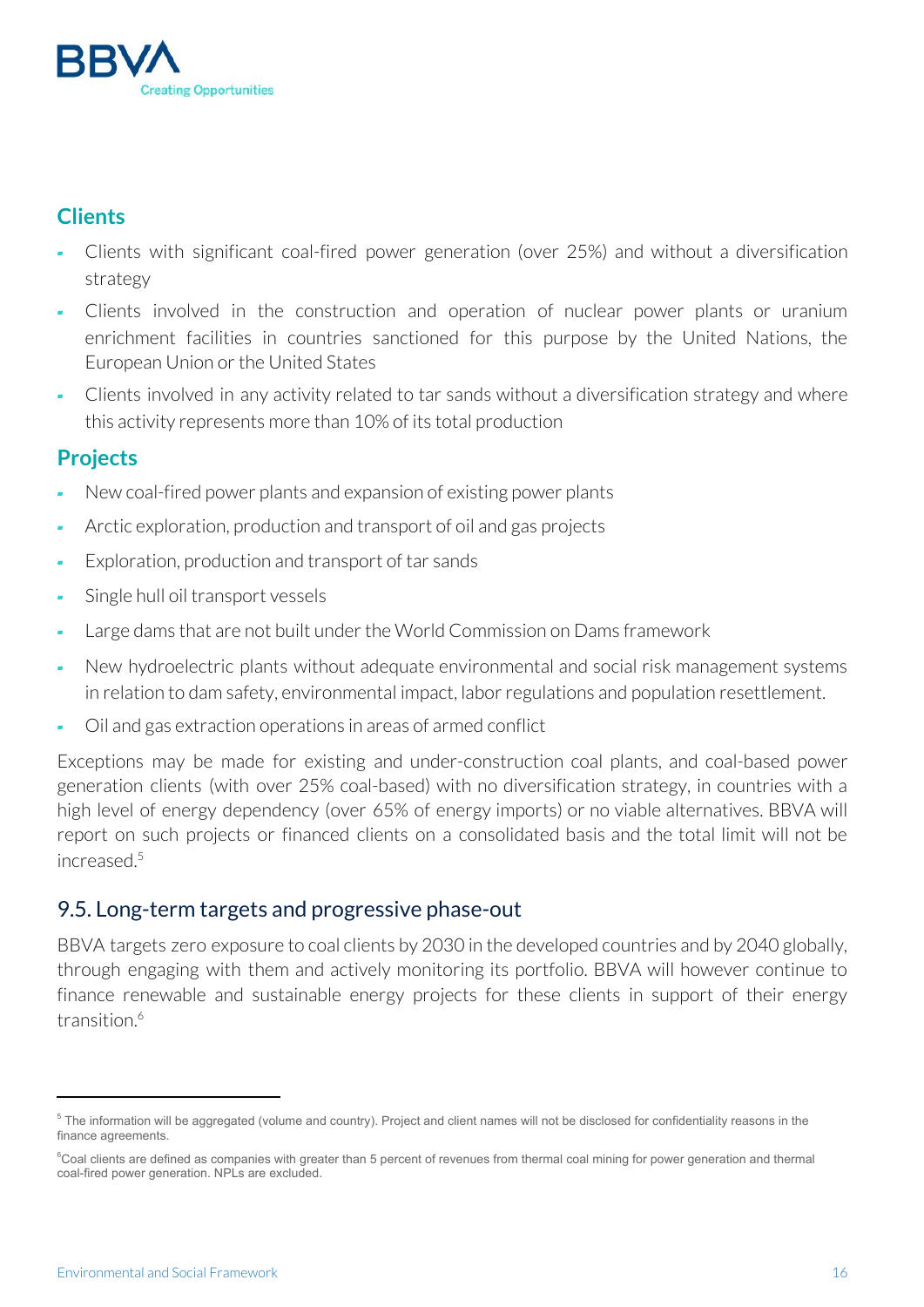

# 10. Infrastructure sector provisions

Objective scope:

- ▰ transportation: highways, ports, terminals, airports, metro, tram and rail
- ▰ environmental: waste and water management (treatment, management and distribution)
- social: education and health
- ▰ telecommunications: cables and communication networks

#### Subjective scope:

Clients: Companies or groups that have infrastructure and/or participate in the construction operation and exploitation of those infrastructure assets.

Projects: New developments and/or expansion of existing projects, covering the planning, construction, acquisition, operation and maintenance phases of infrastructure assets.

### 10.1. Background

As the world's population grows and living standards rise, the world faces an increasing demand for the development and expansion of infrastructure—such as transport and telecommunications networks or waste management facilities—to support and enable this growth. In cities, infrastructure investment is crucial in the shift toward the smart city model.

BBVA focuses its efforts on making the construction and operation of infrastructure compatible with sustainable development. This Framework is aligned with SDG 9: Build resilient infrastructure, promote sustainable industrialization and foster innovation. We therefore aim to finance the development of reliable, sustainable and quality infrastructure to support economic development and human well-being, with a special emphasis on affordable and equitable access for all.

### **Transport**

It is an essential sector for trade growth, economic development and the opening up of territories, allowing the efficient movement of people and goods, including goods that are considered hazardous, such as oil or chemicals. At the same time, developing new transport infrastructure assets and the modernization and improvement of existing ones means that in many cases there is less consumption of fossil fuels and a fall in greenhouse gases. Urban transport infrastructure is particularly important when it comes to creating cities with better public transport and a healthier environment.

### **Environmental: water infrastructure and waste management**

Fresh water is a finite and vulnerable resource, essential to sustain life, development and the environment. Demand is increasing due to population growth and urbanization, and to the growing needs of agriculture, industry, energy and households, producing water stress situations and impacts such as desertification, aquifer depletion and droughts. To avoid these situations, the SDGs set the goal of achieving universal access to affordable drinking water and adequate sanitation and hygiene services by 2030.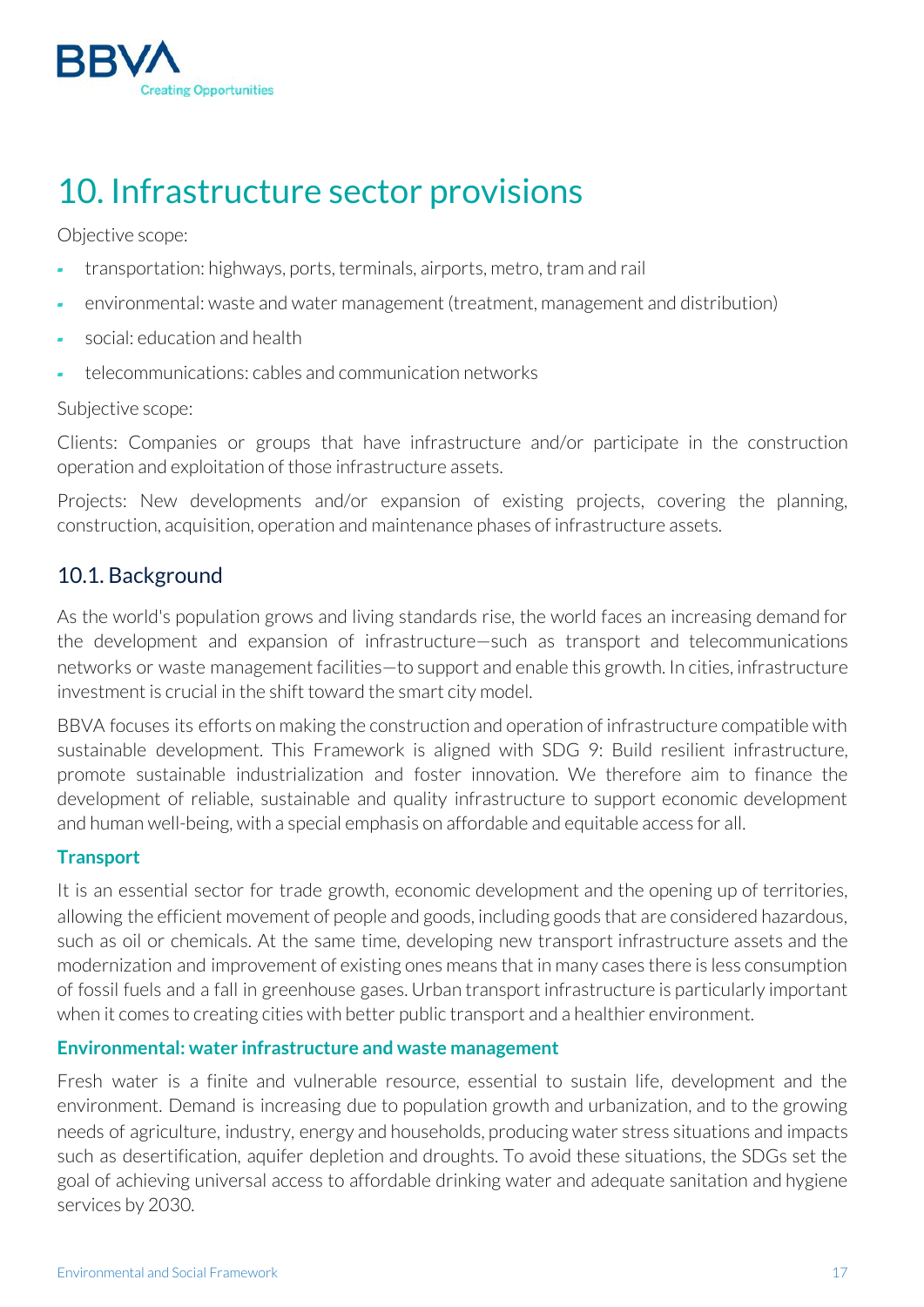

Recognizing the magnitude of the challenge of water scarcity, we encourage our customers to implement technically and financially feasible measures to reduce water consumption when operations or projects are waterintensive, and to avoid the release of effluents or, when not possible, minimize and manage their impact.

Waste management is an essential industry to reduce the consumption of raw materials, avoid pollution and progress toward a circular economy model. In this great opportunity for our planet and humanity, the SDG have set goals for 2030 to encourage businesses to adopt sustainable practices, and to significantly reduce waste generation through prevention, reduction, recycling and reuse activities.

#### **Social: educational and health infrastructure**

Achieving quality education is key to improve people's lives and sustainable development. In line with the SDG 4 to "ensure inclusive, equitable and quality education and promote lifelong learning opportunities for all," BBVA supports projects to advance the goal of building and adapting educational facilities that take everyone's needs into account and to offer safe, inclusive and effective learning environments for all.

Ensuring a healthy life and promoting well-being for all at any age is essential to sustainable development. BBVA is committed to delivering on SDG 3, which is "ensuring a healthy life and promoting well-being for all ages," and it supports projects and businesses that contribute to universal access to essential health services and affordable, quality medicines for all.

#### **An opportunity for everyone**

We recognize that the infrastructure sector faces potential environmental and social challenges, particularly large transport infrastructure. Properly managed, infrastructure is an essential element for economic development, environmental conservation and social well-being. BBVA works to identify and support business opportunities in the infrastructure sector, to achieve the SDG goals in health, education, water, infrastructure and cities.

### 10.2. Client best practices

BBVA expects its clients to be able to:

- Maintain health and safety records of their employees and/or areas of influence.
- Provide information on their performance related to water use, waste and GHG emissions
- Make sufficient commitments to manage environmental and social issues under the best industry practices and standards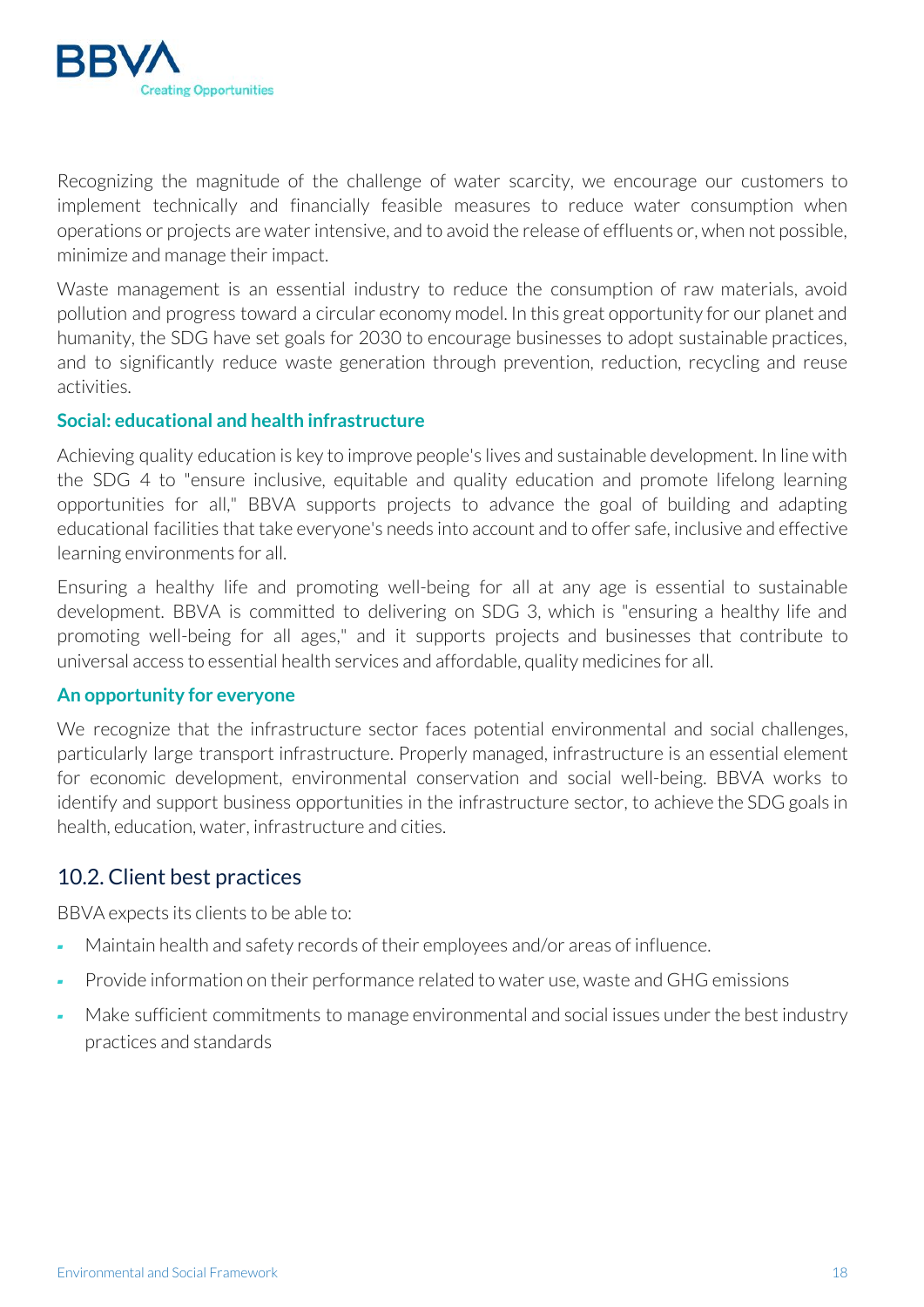

### 10.3. Infrastructure standards and industry best practices

At the time this Framework was issued, BBVA considers industry best practices, international standards and treaties for the infrastructure sector such as:

- International Finance Corporation (IFC) environmental, health and safety guidelines specific to the sector
- OECD Framework for Better Governance of Infrastructure
- World Commission on Dams (WCD) Framework
- ▰ United Nations Environment Program (UNEP) Dams and Development Project
- Building Research Establishment Environmental Assessment Method (BREEAM)
- Leadership in Energy and Environmental Design (LEED)
- ▰ The United Nations Model Recommendations on the Transport of Dangerous Goods

### 10.4. Prohibited activities

BBVA will not support the provision of financial services to clients or projects, subject to section 2 of this Framework, when it has sufficient evidence that clients and/or projects are involved in the following activities:

### **Projects**

- Dams that are not built under the Framework of the World Commission on Dams (WCD)
- ▰ Facilities not complying with the Hong Kong Ship Recycling Convention
- Desalination plants that lack adequate measures to mitigate the impact of brine removal and/or extraction of sea water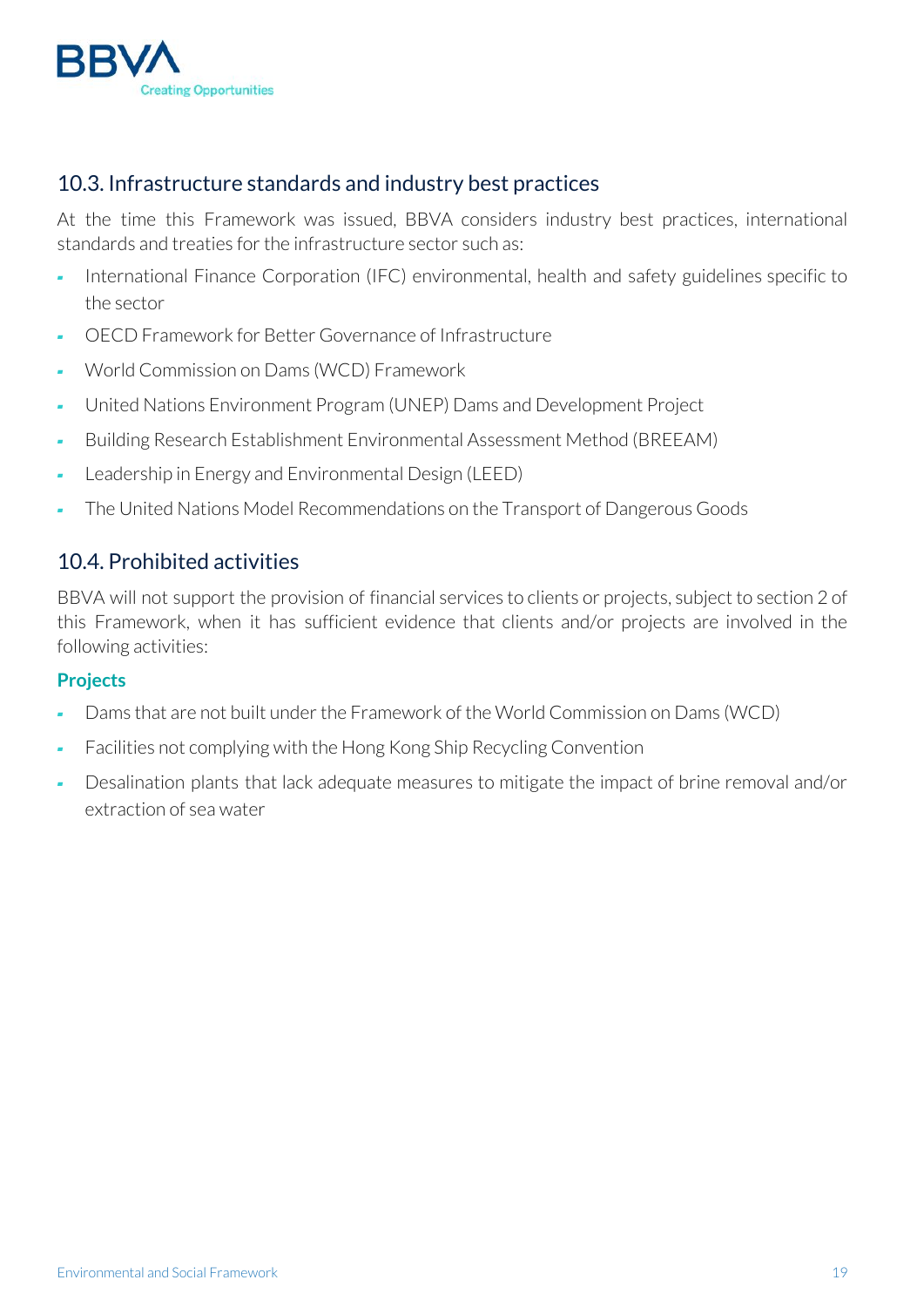

# <span id="page-19-0"></span>11. Defense sector provisions

Objective scope: defense

Subjective scope: clients<sup>7</sup> and transactions<sup>8</sup> involved in the manufacture, marketing or maintenance of defense material<sup>9</sup>.

## 11.1. Background

BBVA recognizes the right of countries to defend themselves and consequently to develop, produce and possess weapons. However, BBVA considers that certain activities or products related to the defense industry are not aligned with its business principles and standards.

## 11.2. Industry standards and best practices

At the time this Framework was issued, BBVA considers industry best practices, international standards and treaties for the defense sector such as:

- United Nations Arms Trade Treaty (2014)
- ▰ Treaty on the Non-Proliferation of Nuclear Weapons (NPT) (1970)
- Geneva Protocol for the Prohibition of the Use in War of Asphyxiating, Poisonous or Other Gases and of Bacteriological Methods of Warfare (1925)
- ▰ Convention on the Prohibition of the Use, Stockpiling, Production and Transfer of Anti-Personnel Mines and on Their Destruction (1997)
- ▰ Convention on the Prohibition of the Development, Production and Stockpiling of Bacteriological (Biological) and Toxin Weapons and on their Destruction (1972)
- ▰ Convention on the Prohibition of the Development, Production, Stockpiling and Use of Chemical Weapons and on Their Destruction (1993)
- ▰ Convention on Cluster Munitions (2008)
- ▰ Council Common Position 2008/944/CFSP (2008)

## 11.3. Prohibited activities

BBVA will not support the provision of financial services to clients, subject to section 2 of this Framework, when it has sufficient evidence that clients or their transactions are involved in the following activities:

 $^7$  In relation to this Framework, clients will be considered to be defense and security companies, or any company, institution, state agency or organization involved in the manufacture, trade or maintenance of defense and security equipment.

 $8$  For the purposes of this Framework, transactions cover any transaction involving clients and/or defense material.

 $9$  For the purposes of this Framework, defense material will be understood to be any material defined by the United Nations and the European Commission as a conventional weapon (including components, ammunition, spare parts, operation and maintenance) and dual-use materials (for civilian use that may be applied to military use).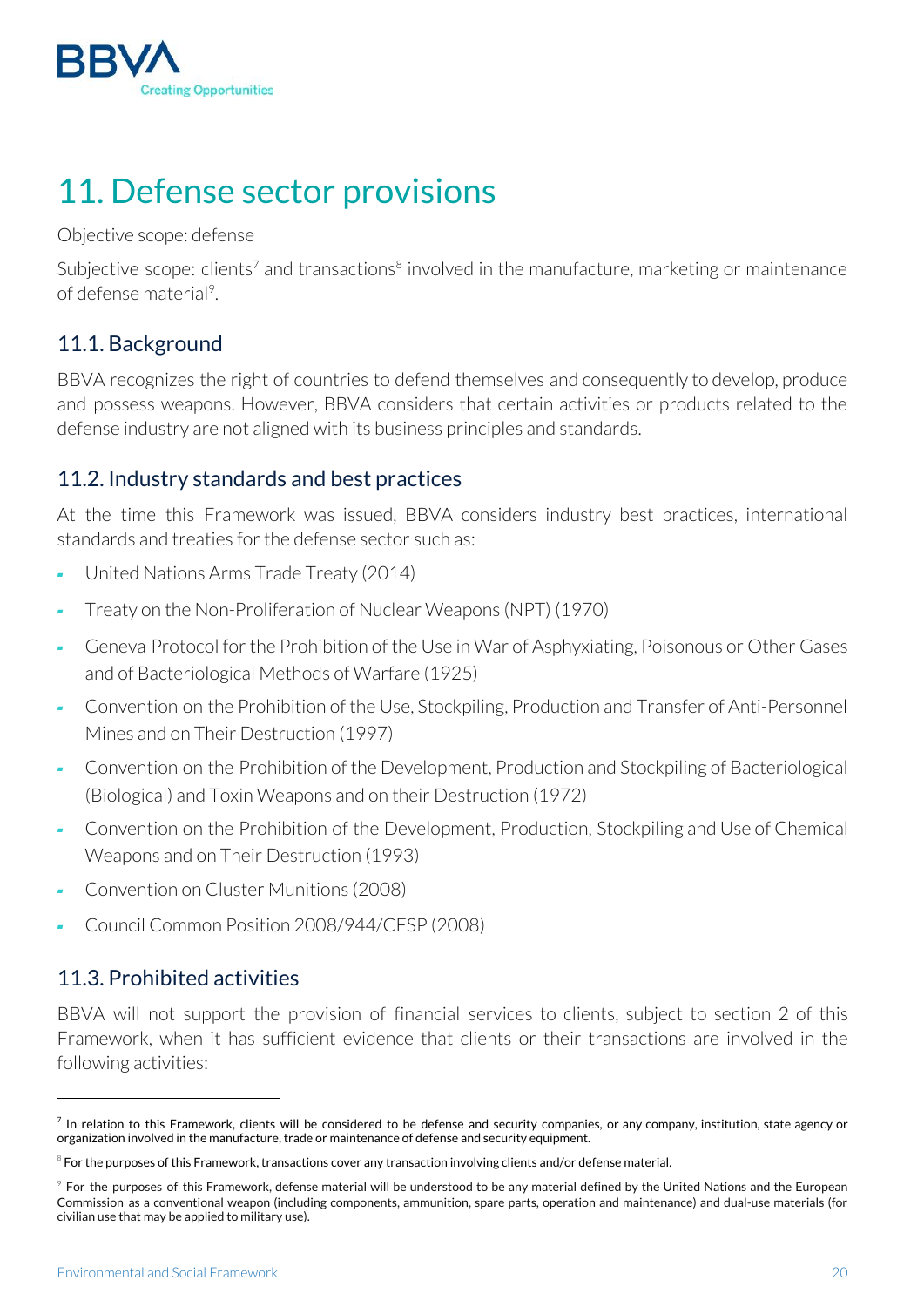

# **Clients**

- ▰ Companies that sell arms to countries or groups subject to arms embargoes imposed by the United Nations, the European Union or the United States.
- Manufacturers of controversial weapons<sup>10</sup> and their key components: anti-personnel mines, biological and chemical weapons, cluster munitions, depleted uranium and white phosphorus munitions and nuclear weapons.
- Companies involved in the manufacture or commercialization of nuclear weapons or their components in countries that are not signatories or in breach of the Non-Proliferation Treaty.
- Manufacturers of military assault weapons for civilian use.
- Companies that are not in possession of the relevant export license.

## **Transactions**

- Arms trade operations in countries sanctioned with arms embargoes imposed by the United Nations, the European Union and the United States.
- Arms trade operations in countries at high risk of human rights violations.
- ▰ Trading operations with intermediaries or where the end user is not a public organization (police and armed forces, defense departments, defense companies).
- Production and trade of controversial weapons and their key components: anti-personnel mines, biological weapons, chemical weapons, cluster munitions, nuclear munitions, white phosphorus munitions and depleted uranium munitions.

Specifically in the management of own and client funds, BBVA will not invest its own funds orthose of its clients in any activity related to controversial weapons or directly in bonds issued by countries subject to arms embargoes imposed by the United Nations Security Council, the European Union and the United States. This prohibition also applies to third-party funds marketed by BBVA.

- Chemical weapons: as defined in the Convention on the Prohibition of the Development, Production, Stockpiling and Use of Chemical Weapons and on Their Destruction (1993);
- Cluster weapons: as defined in the Convention on Cluster Munitions (2008):
- Depleted uranium and white phosphorus munitions: as defined by the independent external adviser which prepares defense exclusion lists for BBVA, in the absence of international agreements and legal frameworks governing their use.

<sup>&</sup>lt;sup>10</sup> In the definition of controversial weapons (anti-personnel mines, biological weapons, chemical weapons, cluster weapons, nuclear weapons, depleted uranium munitions and white phosphorus munitions), BBVA applies the criteria of the following international conventions:

<sup>●</sup> Anti-personnel mines: as defined in the convention on the Prohibition of the Use, Stockpiling, Production and Transfer of Anti-Personnel Mines and on Their Destruction (1997);

<sup>●</sup> Biological weapons: as defined in the Convention on the Prohibition of the Development, Production and Stockpiling of Bacteriological (Biological) and Toxin Weapons and on their Destruction (1972);

<sup>●</sup> Nuclear weapons: BBVA will not invest or provide financial services to companies directly involved in the development, production, testing or maintenance of nuclear weapons in countries that have not signed the Non-Proliferation Treaty (NPT) orin countries that do not comply with the NPT. Nuclear weapons are considered controversial because of the potential impact on the civilian population and their indiscriminate nature when used, but are not prohibited by international law. The NPT strictly regulates and oversees the ownership, production, proliferation and use of nuclear weapons. As part of this treaty, it is accepted that China, France, Russia, the United Kingdom and the United States may produce and possess nuclear weapons.